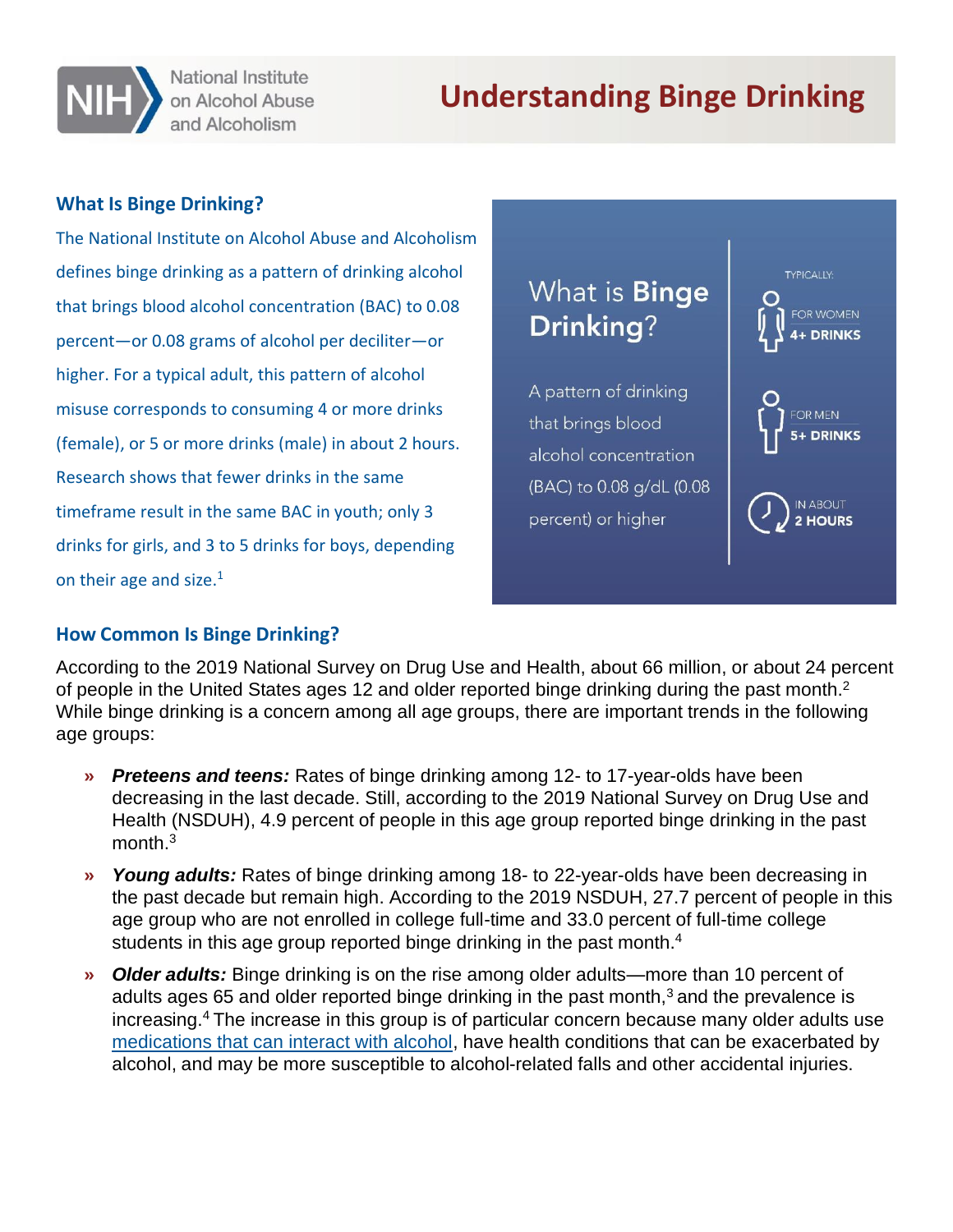**»** *Women:* The number of women who binge drink has also increased. Studies show that among U.S. women who drink, about one in four has engaged in binge drinking in the last month, averaging about three binge episodes per month and five drinks per binge episode.<sup>5</sup> These trends are concerning as [women are at an increased risk for health problems related to alcohol](https://www.niaaa.nih.gov/publications/brochures-and-fact-sheets/women-and-alcohol) [misuse.](https://www.niaaa.nih.gov/publications/brochures-and-fact-sheets/women-and-alcohol)

#### **What Are the Consequences and Health Effects of Binge Drinking?**

While drinking any amount of alcohol can carry certain risks,<sup>\*</sup> crossing the binge threshold increases the risk of acute harm, such as [blackouts a](https://www.niaaa.nih.gov/publications/brochures-and-fact-sheets/interrupted-memories-alcohol-induced-blackouts)nd [overdoses.](https://www.niaaa.nih.gov/publications/brochures-and-fact-sheets/understanding-dangers-of-alcohol-overdose) Binge drinking also increases the likelihood of unsafe sexual behavior and the risk of sexually transmitted infections and unintentional pregnancy. These risks are greater at higher peak levels of consumption. Because of the impairments it produces, binge drinking also increases the likelihood of a host of potentially deadly consequences, including falls, burns, drownings, and car crashes.

Alcohol affects virtually all tissues in the body. Data suggest that even one episode of binge drinking can compromise function of the immune system and lead to acute pancreatitis (inflammation of the pancreas) in individuals with underlying pancreatic damage. Alcohol misuse, including repeated episodes of binge drinking, over time contributes to liver and other chronic diseases, as well as increases in the risk of several types of cancer, including head and neck, esophageal, liver, breast, and colorectal cancers.

Binge drinking can be deadly. Roughly 95,000 deaths resulted from alcohol misuse in the United States between 2011 and 2015, and almost half (46 percent) were associated with binge drinking.<sup>6</sup> Binge drinking also is costly. Researchers estimated that binge drinking accounted for 77 percent (\$191.1 billion) of the \$249 billion economic cost of alcohol misuse in 2010.<sup>7</sup>

## **How Does Binge Drinking Affect Adolescents?**

Brain development, once thought to taper off at the end of childhood, enters a unique phase during the adolescent years. Research indicates that repeated episodes of binge drinking during the teen years can alter the trajectory of adolescent brain development and cause lingering deficits in social, attention, memory, and other cognitive functions.<sup>8</sup>

## **What Is "High-Intensity" Drinking?**

"High-intensity drinking" is defined as alcohol intake at levels twice or more the gender-specific threshold for binge drinking. This dangerous drinking pattern means 8 or more drinks for women and 10 or more drinks for men on one occasion. Research suggests that high-intensity drinking peaks around age 21 and is most common among young adults attending college.<sup>9</sup>

This pattern of drinking is of particular concern because it is associated with an even greater risk of severe health and safety consequences. More research is needed to identify interventions that can be used to discourage this pattern of use.

<sup>\*</sup> For information on impairments at lower levels, please see [this chart.](https://www.niaaa.nih.gov/sites/default/files/publications/scale4.jpg)